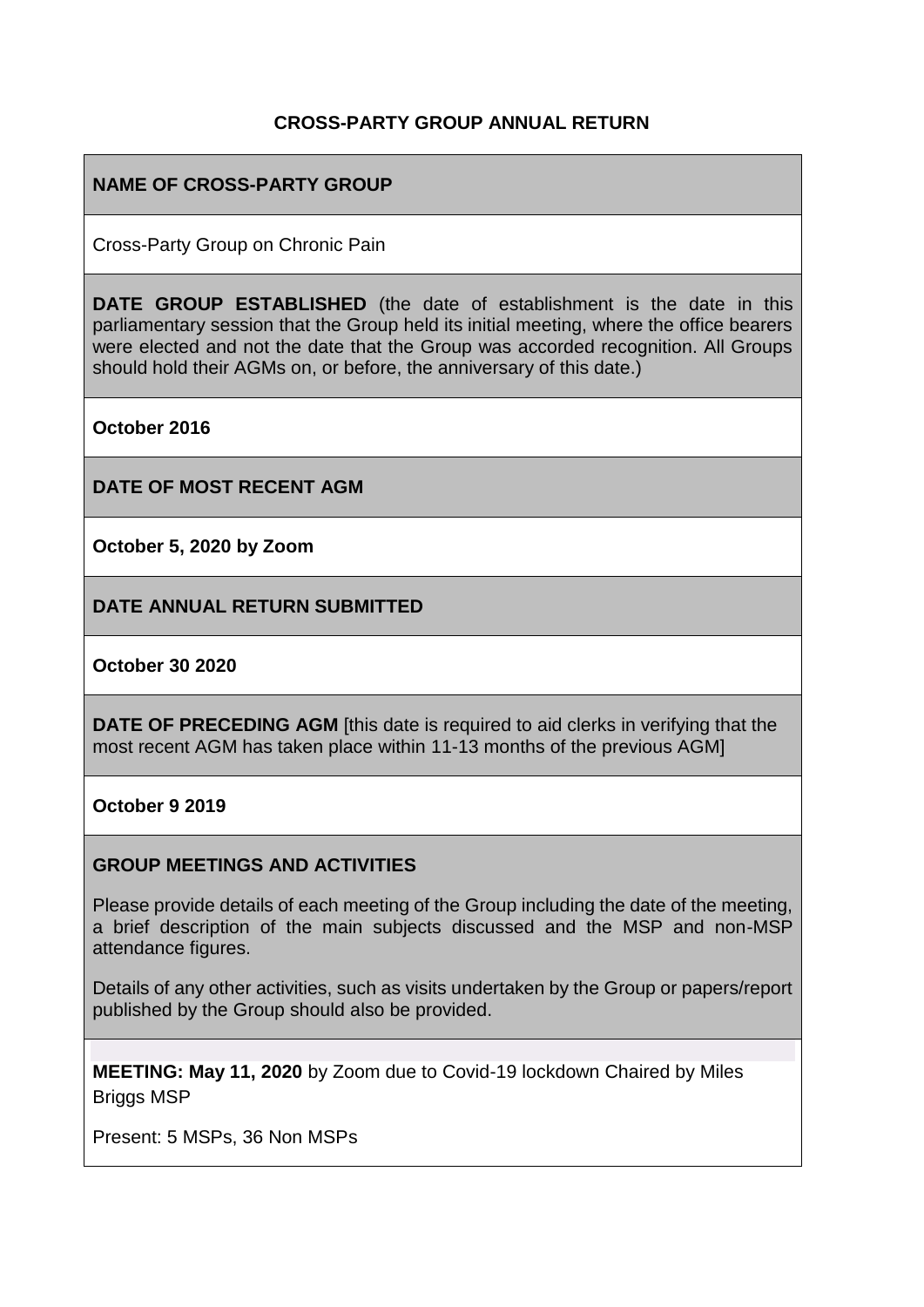This meeting said that lockdown had brought to a head the need for urgent reform of the " undemocratic and secretive way" chronic pain policy has been run for years.

The meeting called for urgent reform of the National Advisory Committee for chronic pain. Patients felt "completely abandoned" during lockdown. This key committee had not reached out to them and had proved unhelpful for eleven years. There was no contact or apparent plan to help. Pain clinics closed without word, with no pain relief for those dependent on lidocaine infusions and injections - which could only be given at specialist clinics. Patients testified about having to go to England for pain relief and pay privately - around £860 - £960 first time, about £650 subsequently. Fiona, a patient who had made the "agonising journey" of around 500 miles return and Nan, the mother of an adult patient, told of extreme suffering. Nan's son was in lockdown with his two small children who should not have to see his agony.

Chris Bridgeford, chair of Affa Sair, a patient group of over 500, believed patients were "subjected to deplorable levels of suffering" because the Scottish Government officials had regarded chronic pain relief as "non-essential".

### **Mystery over pain treatment refusals.**

Fiona pointed out that while Covid precautions were the reason given for banning brief hospital attendance for infusions, she had been offered three days in hospital "under sedation" with morphine, but no pain treatment. She said that 3 days in hospital carried far more risk than a two hour infusion which would curb pain for up to six weeks.

Another patient , Lynn, had gained infusions for a different condition – so why not chronic pain? Some speculated the worst case would be that pain services could be cut – like some "terrible experiment" if officials got away with stopping injections and infusions for months of lockdown, despite the suffering caused, then some may try to stop clinic help permanently.

Liz Barrie warned that the attempted suicide rate was bound to rise the longer people were forced to be without treatment. There were already signs that services were being cut quietly without consultation, Patient Irene, a fibromyalgia sufferer, told of how, after 15 years of successful injections, the New Victoria in Glasgow had stopped this service last year and offered her only self-management, which she had already trained in but it was a tool, not a replacement for relieving the worst of pain.

Th MSPs agreed that chronic pain problems in Scotland had become magnified through lack of policy management.

Kathleen and Catherine asked why, when they also intended to reduce opiates, there was also a mindset which didn't seek alternative help from doctors at the NHS Centre for Integrative Care who were NHS trained experts.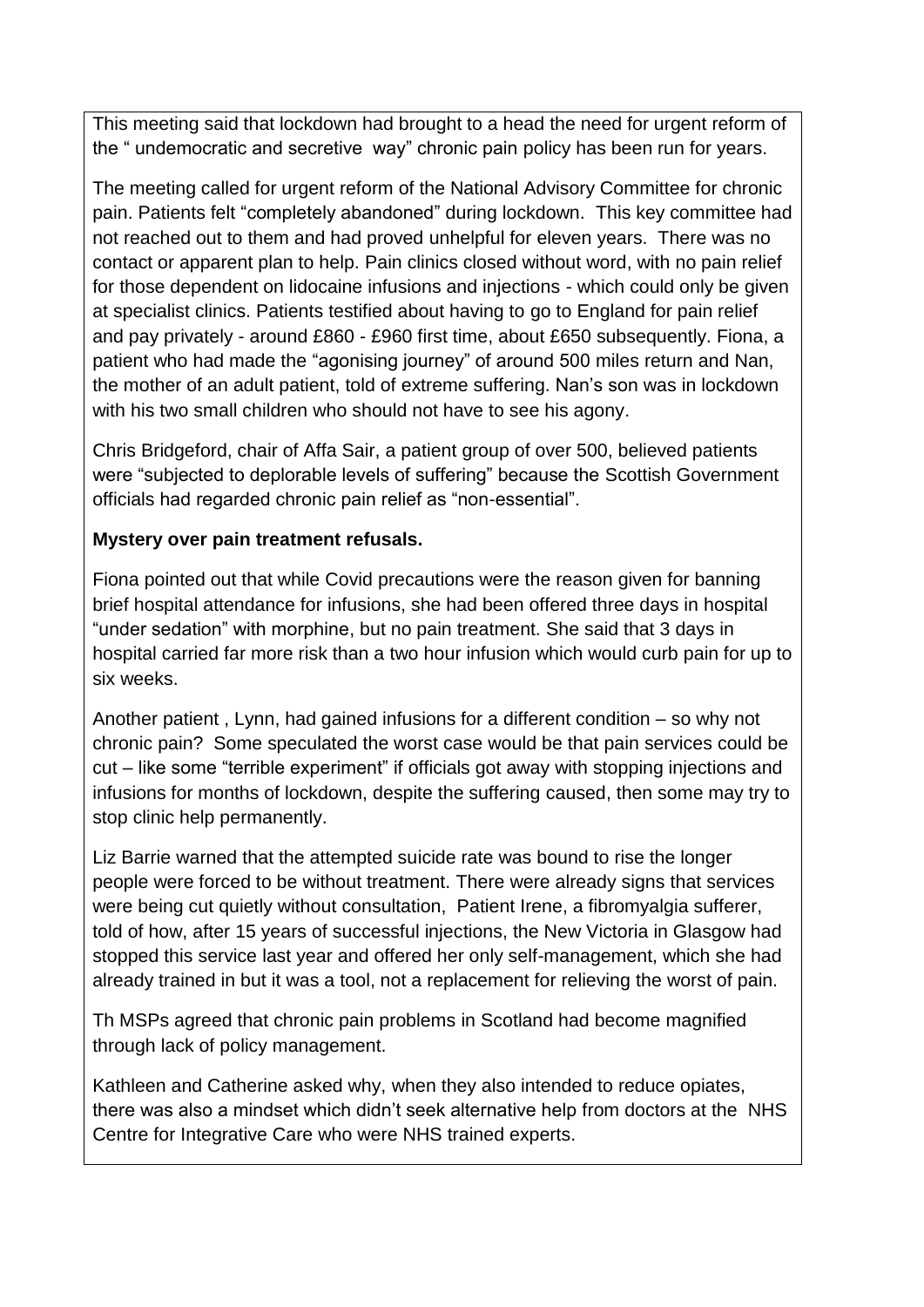Chris Bridgeford proposed "Pain relieving infusions and injections should be resumed forthwith to relieve the intolerable pain suffered by those patients reliant on these types of treatment. By not allowing treatments to go ahead, advisors and government can do considerable harm to patients. Many will be despairing, some to the point of suicidal thoughts/attempts due to the agony suffered without the type of help that works for them"

# **MEETING: June 15, 2020 by Zoom. Chair: Monica Lennon MSP**

Present: MSPs: 4; Non MSPs: 49

The intervention over lockdown suffering by international star Annie Lennox publicised the plight of chronic pain patients in Scotland round the world. She personally suffers. Annie is chancellor of Glasgow Caledonian University. She wrote on her website:

**Unlike the barbarism of the Middle Ages - in the 21st century, it should be considered indecent and inhumane to leave people to suffer intolerable pain without their usual relief, while we actually do have the means to treat it. I very much hope this situation can be taken seriously and responded to as soon as possible.**

**"Without medication or clinical treatment, life becomes torturous and untenable. Due to the Covid 19 lockdown situation, NHS chronic pain clinics have been closed for months with no word yet on when they will reopen, which is sought urgently In Scotland in particular. Will years of complaints over waiting times and underfunding continue to be ignored? Annie Lennox."**

This meeting was dominated by questions to the guest: Prof. Jason Leitch, Scottish Government National Clinical Director, who is "in charge of patient safety and patient centred care " He asked for questions in advance and patients put work into this. However, there was general concern that few actual answers were given and little information. Questions included patients being left without clinic treatments for three months by June 15 and feeling abandoned as it was known that treatments like lidocaine infusions had to be renewed every five to six weeks, Fiona Robinson asked why Covid risk was blamed for not allowing her a two hour pain relief infusion – wasn't the offer of three days in hospital under morphine sedation – but not pain relief – riskier?

Why was pain relief being avoided when other types of infusion did go ahead during lockdown? This was asked by Lynn, who obtained infusions of another kind.

Prof Lynch said, while that "wasn't like me" he stressed again they were dealing with a public health emergency". But he promised that Covid 19 would not be used as an excuse to cut services.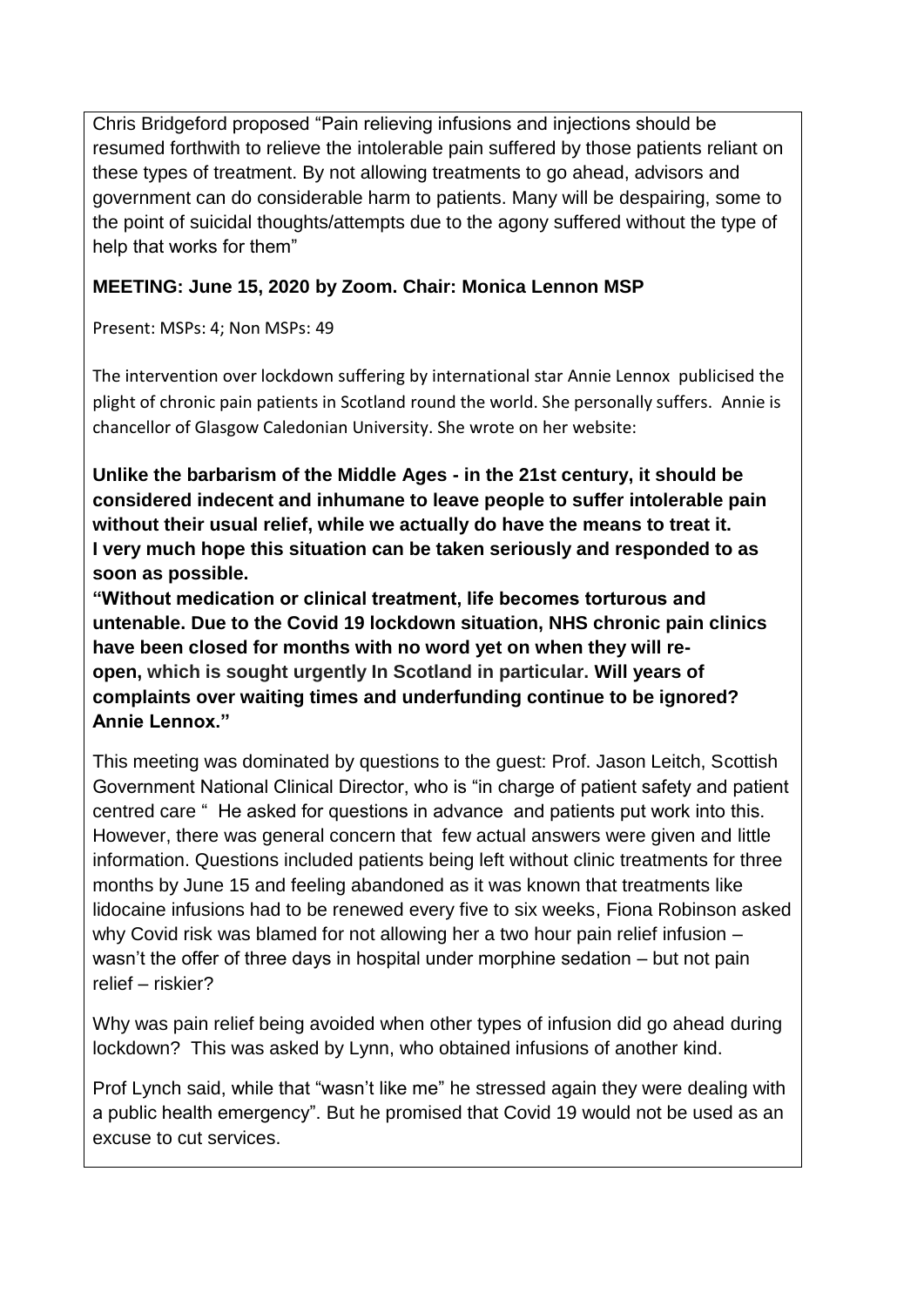Nan Black outlined that £2,450 had to be raised by her family to send her son hundreds of miles to Yorkshire for private treatment because pain relief wasn't available in NHS Scotland or privately here. He couldn't answer on money return queries but advised she write to the Scottish Government.

He referred to the Faculty of Pain Management, which had said in mid May they believed treatment would begin restarting at NHS clinics in six weeks. (end of June) The meeting said there was no sign of this in Scotland. (It took till late Sept/October)

Members raised the key issue of the National Advisory Committee on Chronic Pain (NACCP) which was called secretive and asked why, in the 21<sup>st</sup> century, did Scotland have a committee meeting in private, barring public and media, with no patient representatives but four charities which all gained Scottish Government money? Various members citied the NACCP had not helped clinics, shortages and let patient waiting times crash from 89.8% being seen on time in 2011 to only 60.5% in 2018-19, pre Covid. No sign of achievement.

Prof Leitch said that the Alliance was organising a patient panel but was told that the CPG had not been informed how this would work. Moreover, the Alliance had been on the NACCP for years and were party to the situation. Irene Oldfather of the Alliance said they were willing to work alongside the CPG but the meeting objected to the patients being segregated from the committee influencing their treatment. It was agreed that the Conveners write to the Scottish Government expressing serious concerns including about the NACCP continuing private meetings and engaging only with charities which received Scottish Government money.

It was decided the voluntary secretary should compile another round of patient views and continue her work to gain help for suicide risk pain patients and further research on FOI.

### **Meeting & AGM October 5 2020.** Zoom. Chair: Rona Mackay MSP

MSPs: Six MSPS, 48 Non MSPs

The chair welcomed Joe Fitzpatrick MSP, Minister for Public Health and Dr John Harden, the new chair of the National Advisory Committee on Chronic Pain. Patients put questions to both.

**There was wide concern that many still did not know, after seven months, when clinics would be open fully for them/their next appointments and that pain risked return to a pre-NHS situation of "pay or no treatment".** 

The minister and Dr Harden said that the health secretary's letter to Boards put chronic pain among the priorities. Patients stressed they felt "abandoned" during lockdown with no clinic treatments The Minister and Dr Harden agreed "it must not happen again" that there were no services during lockdown if there was a second wave. The meeting welcomed this announcement but needed details. People were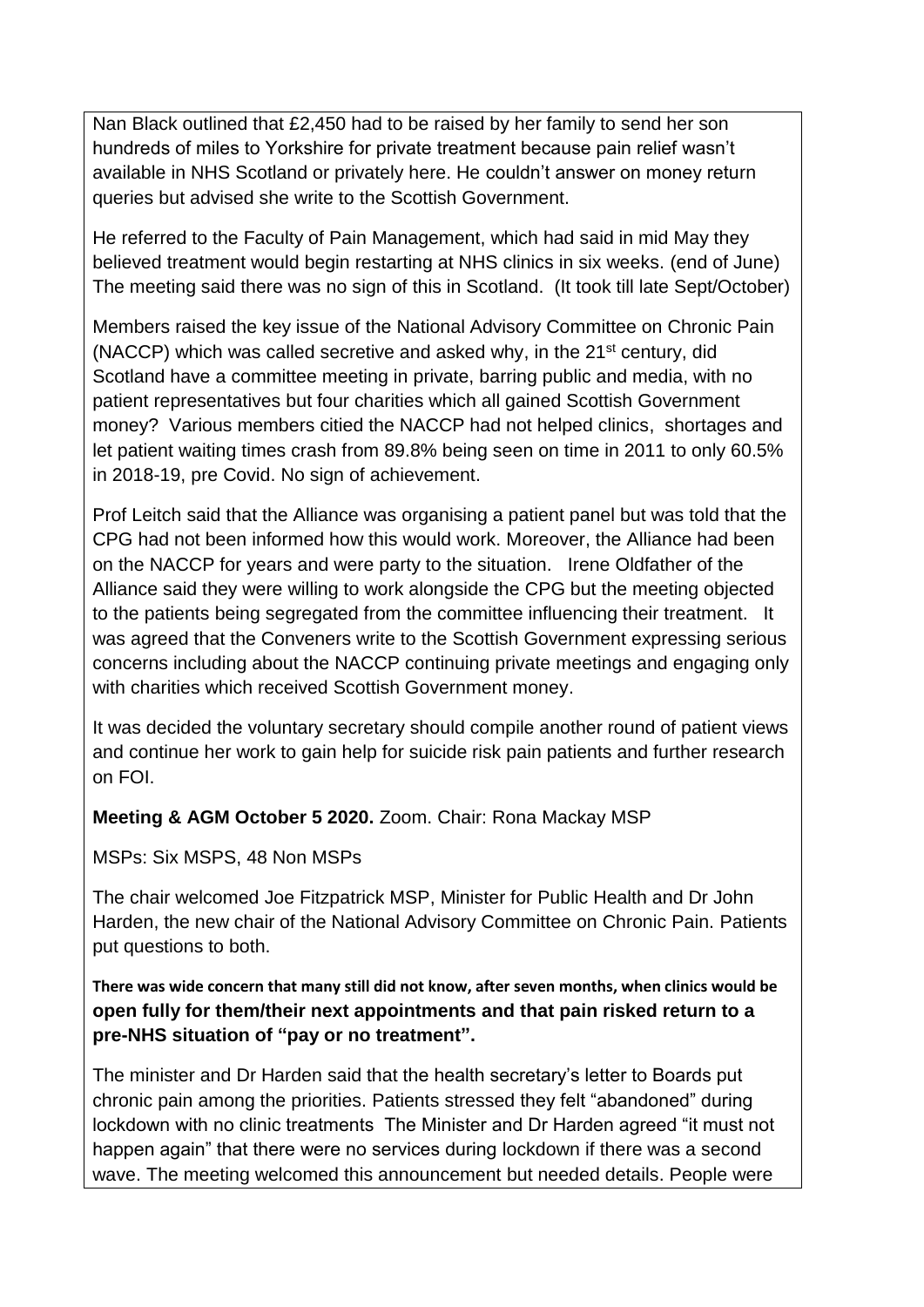glad there was a new chair of the NACCP and hoped the review of this committee caused real change as it had shown no help to any of the problems outlined.

**Treatment times doubling** There was anger that some treatment times had more than doubled despite the number of operations being greatly reduced, presumably giving anaesthetists time. Managers are discarding clinicians' decisions on patients needing five or six week renewal. Managers are imposing 12 weeks, meaning some patients may be forced to return to private medicine in England, as Fiona has had to do three times in lockdown and Nan's son has had to do five times, (both NHS Lanarkshire) Many more will suffer if unable to pay – a pre NHS situation.

The minister and Dr Harden were asked to investigate waiting times being increased/doubled and prevent clinicians being over ruled by managers. And will there be recompense for those forced to pay privately?

**Return to private medicine**? Jenny Gow said she had to get a second job to pay privately for pain relief for her 22-year-old daughter because NHS Grampian cannot give injections in time. The family paid £1,120 for two injections this year and likely to pay a third time because NHS Grampian can only supply one a year. Ms Gow said the clinician thought the young patient needs three to four a year. Grampian also has no infusions.This young woman had to give up work she loved due to excruciating pain.

**The meeting was told that "no decisions had been made" on treatments which may be at risk yet these are still not being named. But overall policy has declared pain services "**will build on the value of self-management and seek to reduce reliance on treatments that do not deliver long-term health outcomes" Patients rejected this and stressed the high value of injections and infusions in giving them a life again.

**FOI shows treatments already cut.** However, FOI new disclosures show some key treatments have already been reduced without consultation being known. Injections have been cut in Scotland from 14.500 in 2015/16 to 9.100 in 2019 (pre Covid). That's a heavy loss of over 5,000 injections for successful pain relief lasting possibly up to six months. Lidocaine now involves under 2,000 infusions throughout Scotland.

FOI also showed continuing huge variations in treatments throughout Scotland. Some gave both infusions and injections, others gave one of these. But NHS Fife pain services were the only ones refusing both infusions and injections and they have long been represented on the NACCP.

The CPG still hadn't been told since February how a proposed Patient Panel will work and why it's planned to keep patients separate from the NACCP. That is viewed as wrong and unworkable.

# **THE PROBLEMS WITH THE NACCP**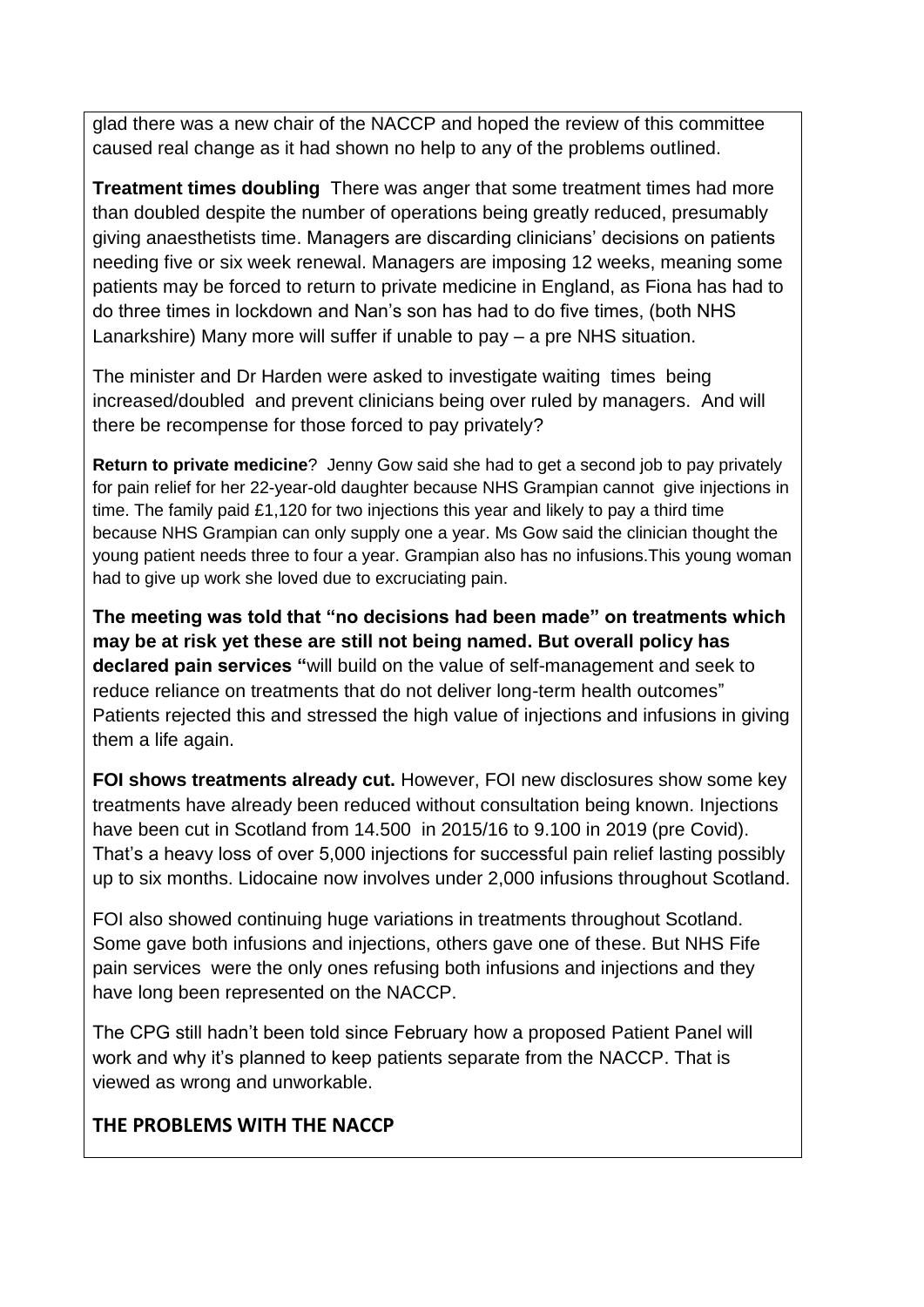The voluntary secretary thought that Dr Harden being from outside the NACCP atmosphere should be an asset to fresh thinking. The meeting was told this Committee is viewed as not being patient friendly, not supportive of clinics and uncommunicative. The CPG did not know of NACCP achievements. A major point, such as the creation of the Scottish Residential Service, was through a 12-year patient campaign backed by the Scottish Parliament unanimously and agreed and promoted by then health secretary Alex Neil.

There are ten/eleven paid officials, and four charities which get SG funds. It meets in private, excluding public and media. Patients called for charities unconnected with state money to be appointed.

The Alliance (£4 million plus their staff/running costs) provides Govt money to the other three – Versus Arthritis £369,563 for one five-year project, Pain Concern £90,206; Pain Association £28,128 last year; (source: Alliance website) All four charities get funding for promoting self-management. Can their views on treatments be unbiased?

The minister and Dr Harden were asked to look at the overall democratic deficit.

# **Annual General Meeting**

The meeting re-elected MSP co-conveners Rona Mackay, Monica Lennon, Miles Briggs, Elaine Smith.

Dorothy-Grace Elder was re-elected voluntary secretary and Chris Bridgeford elected as assistant secretary.

# **Other work by CPG volunteers:**

Meeting, with 3 CPG members, January 2020 with civil servants at their invitation.

February -18 members met at the Alliance's invitation over their plans to have a Patient Panel. Only seven members from other groups and charities present. The CPG did not want patients to be separated from discussions by the NACCP

June – The voluntary secretary has been trying for two years to add the suicide risk for pain patients (agreed by the WHO, etc) added to Scottish Government work on suicide. SAMH has now set up a group for us and six members attended a friendly meeting.

Sept: The voluntary secretary obtained and researched FOI applications she had made to 14 Scottish Boards on cuts made to lidocaine infusions and pain relief injections. These cuts were imposed without sign of consultation with patients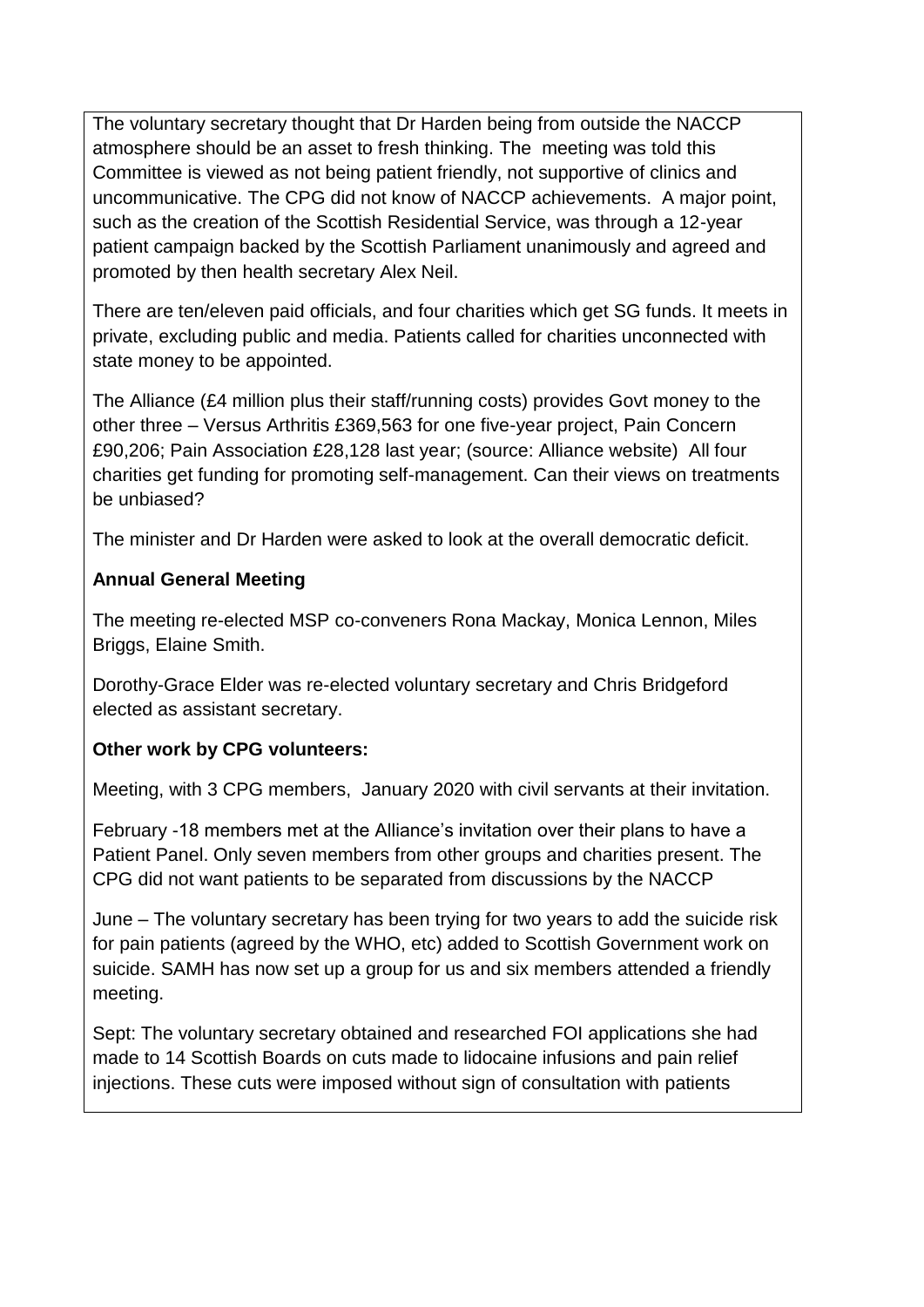It showed that, over the last four years, service cuts had removed over 5,000 injection appointments in Scottish pain clinics and lidocaine infusions were used in only seven out of 14 Boards.

**Service with least provision** is NHS Fife, the only Scottish area with neither infusions nor injections for chronic pain. They also do not transfer patients to other areas if they request these treatments, replying just "no" with no explanation.

### **MSP MEMBERS OF THE GROUP**

Please provide names and party designation of all MSP members of the Group.

- Elaine Smith, Lab,
- Miles Briggs, Con,
- Rona Mackay, SNP,
- Monica Lennon, Lab,
- Tom Mason, Con,
- Alex Neil, SNP,
- Donald Cameron, Con,
- Anas Sarwar, Lab,
- Willie Rennie, Lib Dem,
- Jackie Baillie, Lab,
- Bill Kidd, SNP,

# **NON-MSP MEMBERS OF THE GROUP**

For organisational members please provide only the name of the organisation, it is not necessary to provide the name(s) of individuals who may represent the organisation at meetings of the Group.

| Individuals | Dorothy-Grace Elder           |
|-------------|-------------------------------|
|             | <b>Prof Martyn Steultjens</b> |
|             | John Thomson                  |
|             | <b>Anne Murray</b>            |
|             | <b>Lord George Foulkes</b>    |
|             |                               |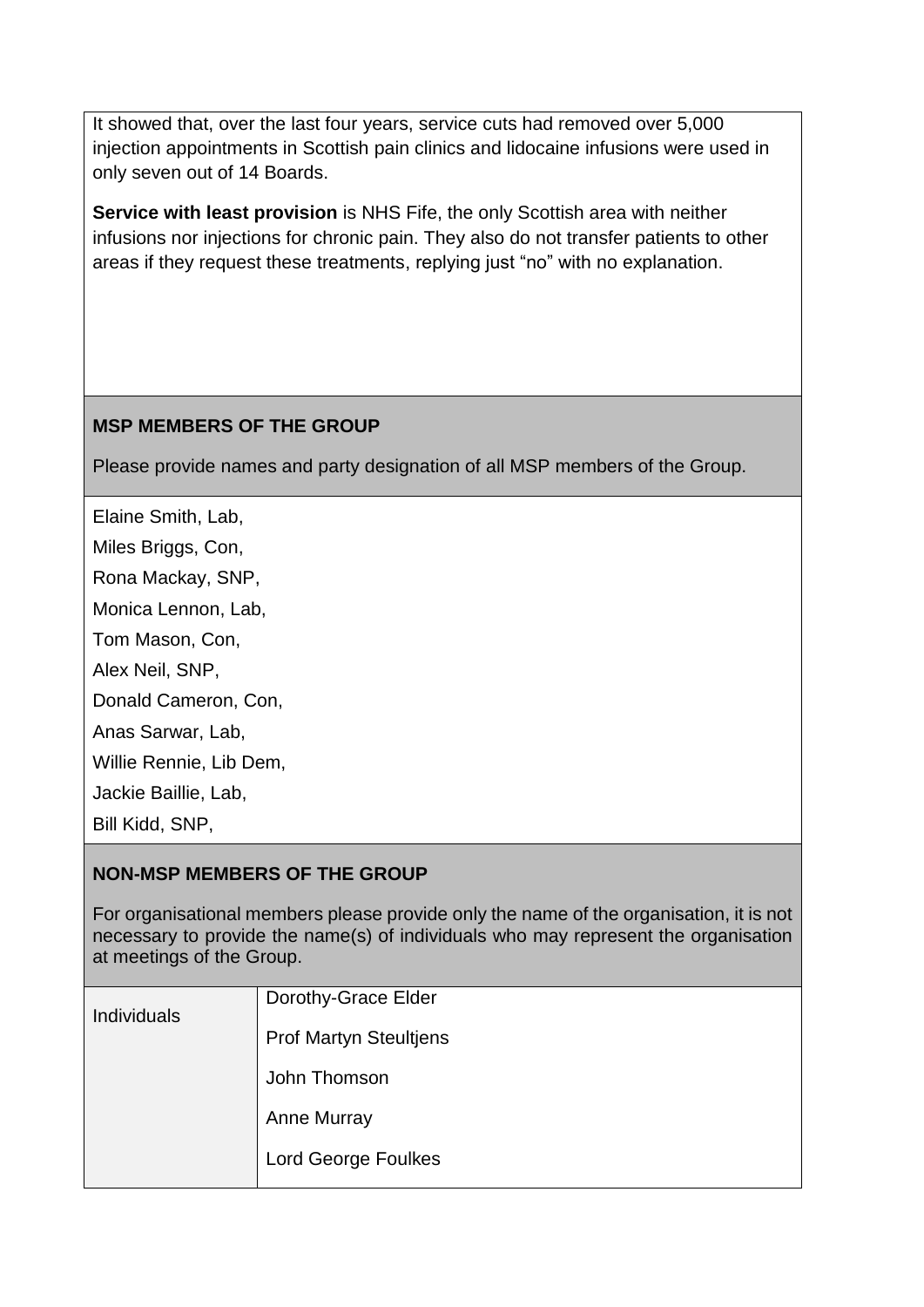| Dr Colin Rae                     |
|----------------------------------|
| <b>Margaret McInnes</b>          |
| <b>Councillor Frank McAveety</b> |
| Karen Neil                       |
| <b>Claire Daisley</b>            |
| <b>Elaine Holmes</b>             |
| <b>Olive McIlroy</b>             |
| Nancy Honeyball                  |
| Rob Friel                        |
| <b>Robert Dickson</b>            |
| <b>Frances Boyle</b>             |
| A Floyd                          |
| Katherine Kilgour                |
| <b>Fiona Collins</b>             |
| David Caulfield                  |
| Rob McDowall                     |
| George Welsh                     |
| <b>Catherine Hughes</b>          |
| Ooi Thye Chong                   |
| Prof Jim McEwen                  |
| <b>Bailie Josephine Docherty</b> |
| Maire Whitehead                  |
| Dr David Weeks                   |
| <b>Bill Sinclair</b>             |
| Claire Schiavone                 |
| Laura Clark                      |
|                                  |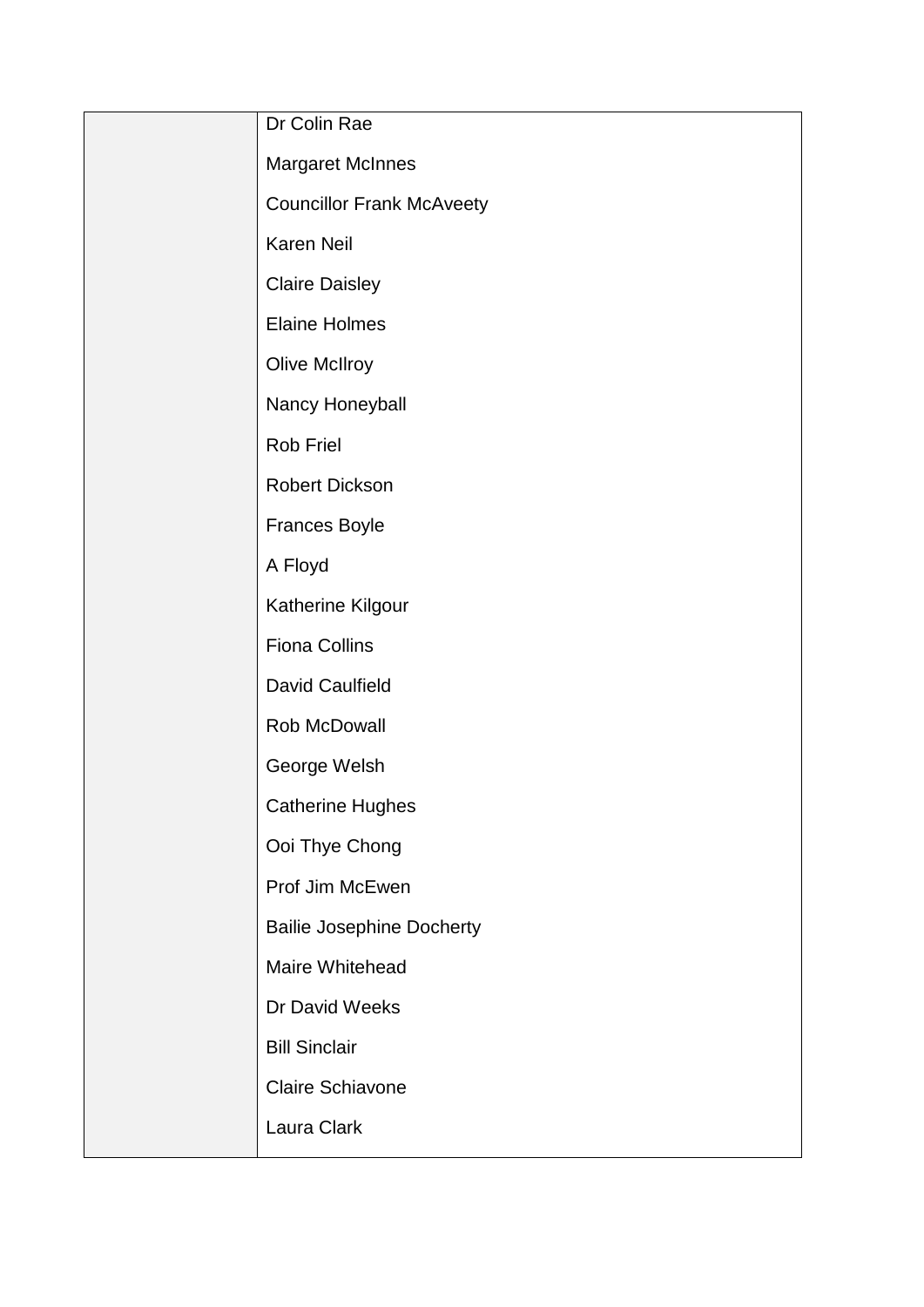| <b>Maureen McAllister</b> |
|---------------------------|
| Anne Hughes               |
| <b>Margaret Coats</b>     |
| <b>Tasneem Nadeem</b>     |
| <b>Mohammed Nadeem</b>    |
| Akhtar Javaid             |
| Lara Grant                |
| <b>Margaret Searle</b>    |
| Lyssa Clayton             |
| Helen Campbell Ian Brogan |
| Anne Simpson              |
| Margaret6 Wyllie          |
| Karen Hooten              |
| Dr Sheila Inglis          |
| Jim Eadie,                |
| <b>Marion Scott</b>       |
| Irenee O'Neill            |
| John Mutch                |
| Kathleen Powderly         |
| <b>Marion Butchart</b>    |
| Marian Kenny              |
| <b>Dr Patrick Trust</b>   |
| Dr Adreas Kelch           |
| Nicola Mills              |
| Alan Watt                 |
| Linda Mawson              |
|                           |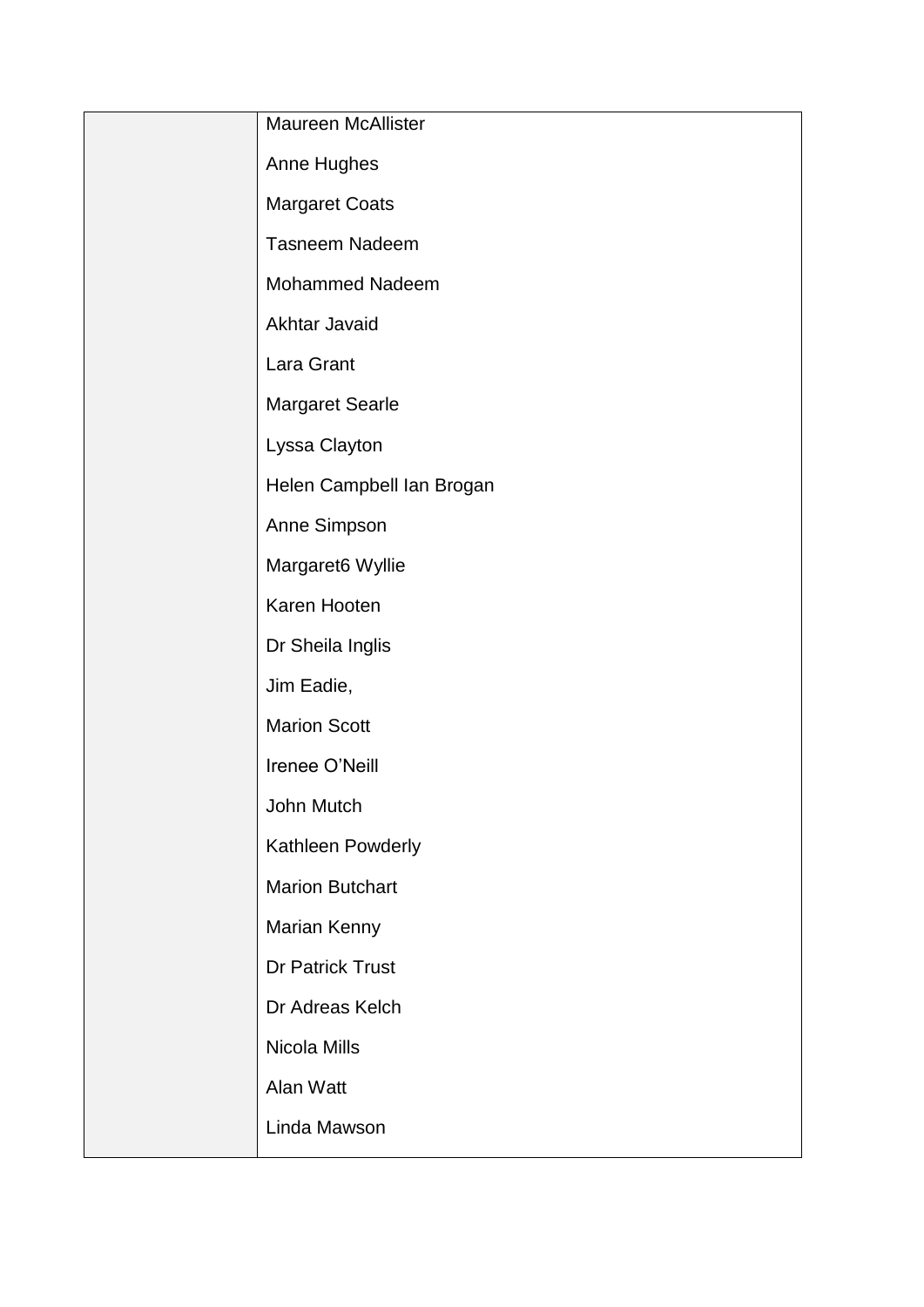| Frank Mawson            |
|-------------------------|
| Pete McCarron           |
| Lesley Riddoch          |
| <b>Michael Grieve</b>   |
| Jim Scanlon             |
| Martha Heaney           |
| Jean Rafferty           |
| <b>Anne Cassels</b>     |
| <b>Christine Martin</b> |
| Jacquie Forde           |
| Irene Logan             |
| Arlene Byrne            |
| Linda Tierney           |
| Fiona Robinson          |
| Geraldine McGuigan      |
| Janice Connelly         |
| John Lawrence           |
| Dr Martin Johnson       |
| Dr Helen Jackson,       |
| Dr Mike Serpell         |
| Dr Sabu James           |
| Liz Barrie              |
| <b>Gordon Barrie</b>    |
| Anne Hughes             |
| Alasdair Barron         |
| Paulo Quadros           |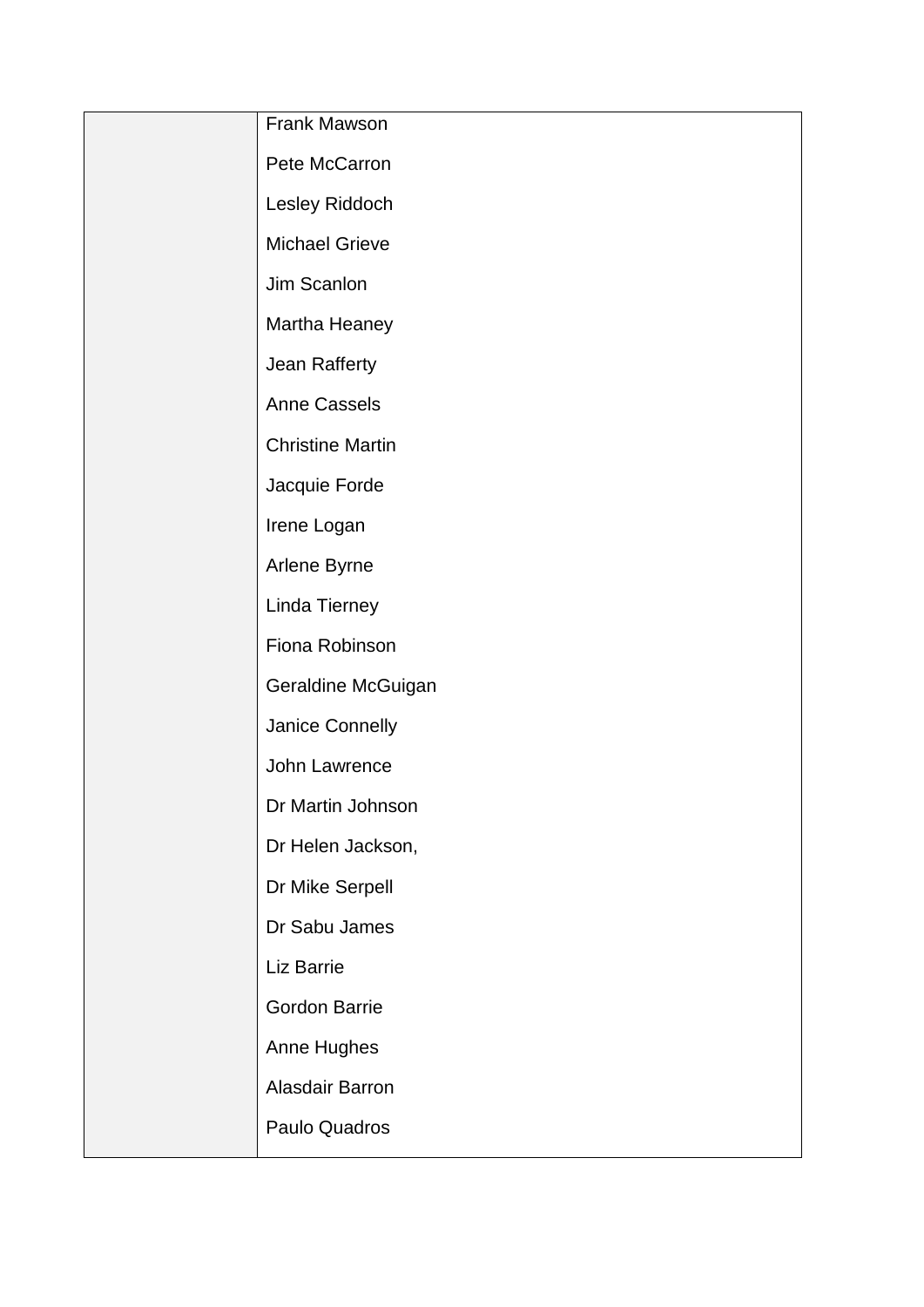|               | Kenny Boyle                                        |
|---------------|----------------------------------------------------|
|               | <b>Phil Atkinson</b>                               |
|               | <b>Helen McCluskey</b>                             |
|               | Lloyd Mawson                                       |
|               | <b>Bailie Soryia Siddique</b>                      |
|               | <b>Vicky Bulman</b>                                |
|               | Nan Black                                          |
|               | <b>Andrew Druagh</b>                               |
|               | Carla Kaspar                                       |
|               | <b>Steve Kent</b>                                  |
|               |                                                    |
| Organisations | Action on Pain                                     |
|               | Affa Sair charity                                  |
|               | <b>Chartered Society of Physiotherapy Scotland</b> |
|               | Royal College of Physicians & Surgeons of Glasgow  |
|               | Scottish Mesh Survivors campaign                   |
|               | <b>Community Pharmacy Scotland,</b>                |
|               | Complementary & Natural Healthcare Council UK      |
|               | Fibromyalagia Friends Scotland                     |
|               | FFU-Scotland (Fibromyalgia)                        |
|               | <b>BMA</b>                                         |
|               | Independent Federation of Nurses in Scotland       |
|               | <b>Versus Arthritis</b>                            |
|               | Scotland & UK                                      |
|               | <b>Cope Scotland</b>                               |
|               | <b>RCN</b>                                         |
|               | Grunenthal                                         |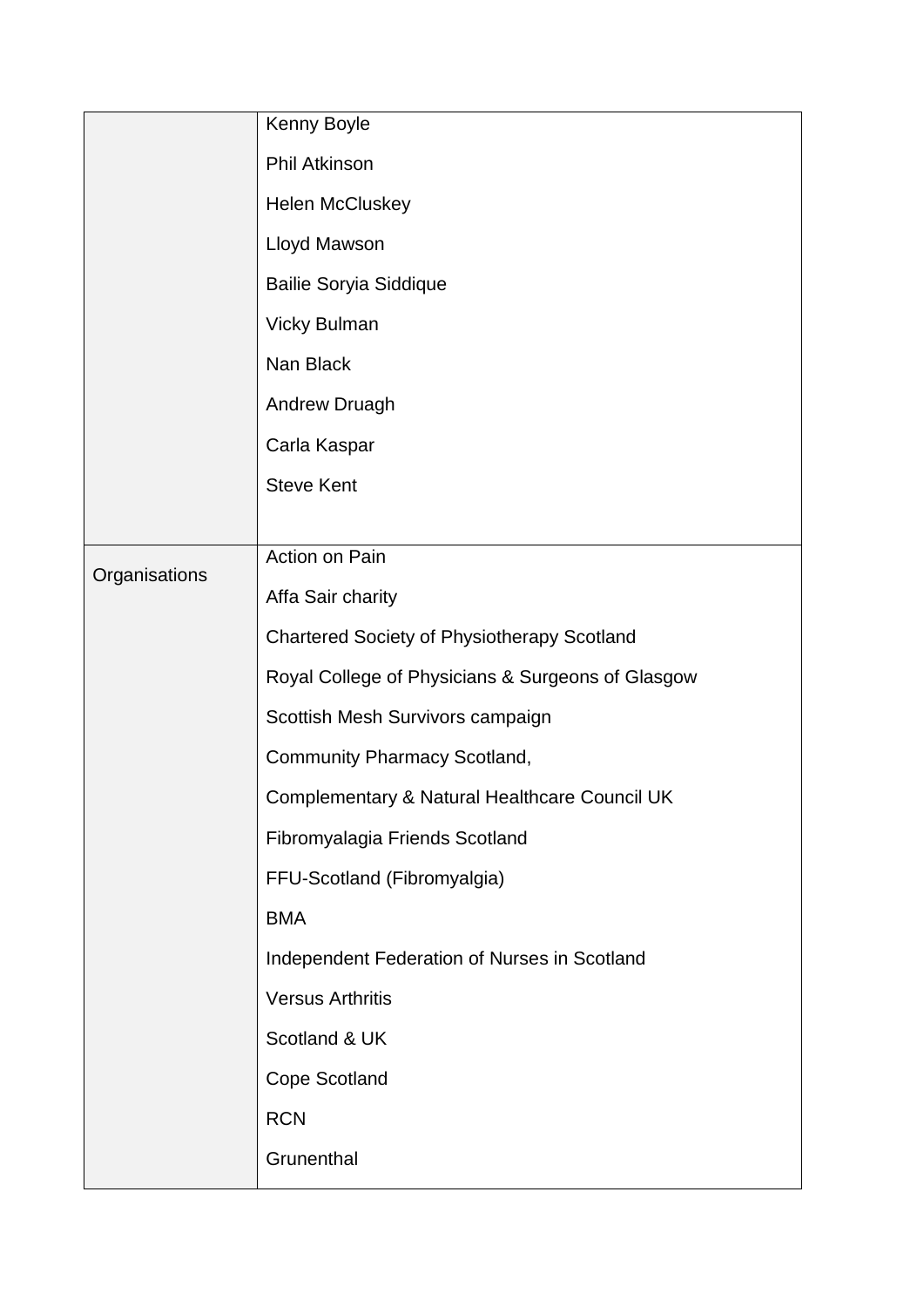|         | <b>Novartis</b>                                 |
|---------|-------------------------------------------------|
|         | <b>Healthcare Improvement Scotland</b>          |
|         | Leuchie House chronic conditions respite centre |
|         | National Osteoporosis Society,                  |
|         | <b>NHS Highland</b>                             |
|         | <b>NHS Lothian</b>                              |
|         | <b>NHS Tayside</b>                              |
|         | <b>NHS Lanarkshire</b>                          |
|         | Royal College of General Practitioners          |
|         | <b>Royal Pharmaceutical Society</b>             |
|         | Intlife                                         |
|         | <b>Scottish Neurological Society</b>            |
|         | <b>Marfan Association</b>                       |
|         | Femme Fatigue,                                  |
|         | <b>Glasgow Caledonian University</b>            |
|         | <b>Equality Council</b>                         |
|         |                                                 |
|         |                                                 |
| DAIID 4 |                                                 |

# **GROUP OFFICE BEARERS**

Please provide names for all office bearers. The minimum requirement is that two of the office bearers are MSPs and one of these is Convener – beyond this it is a matter for the Group to decide upon the office bearers it wishes to have. It is permissible to have more than one individual elected to each office, for example, co-conveners or multiple deputy conveners.

| Convener               | Co conveners: Elaine Smith, Rona Mackay, Miles Briggs,<br>Monica Lennon, Re-elected October 5, 2020. |
|------------------------|------------------------------------------------------------------------------------------------------|
| <b>Deputy Convener</b> | n/a                                                                                                  |